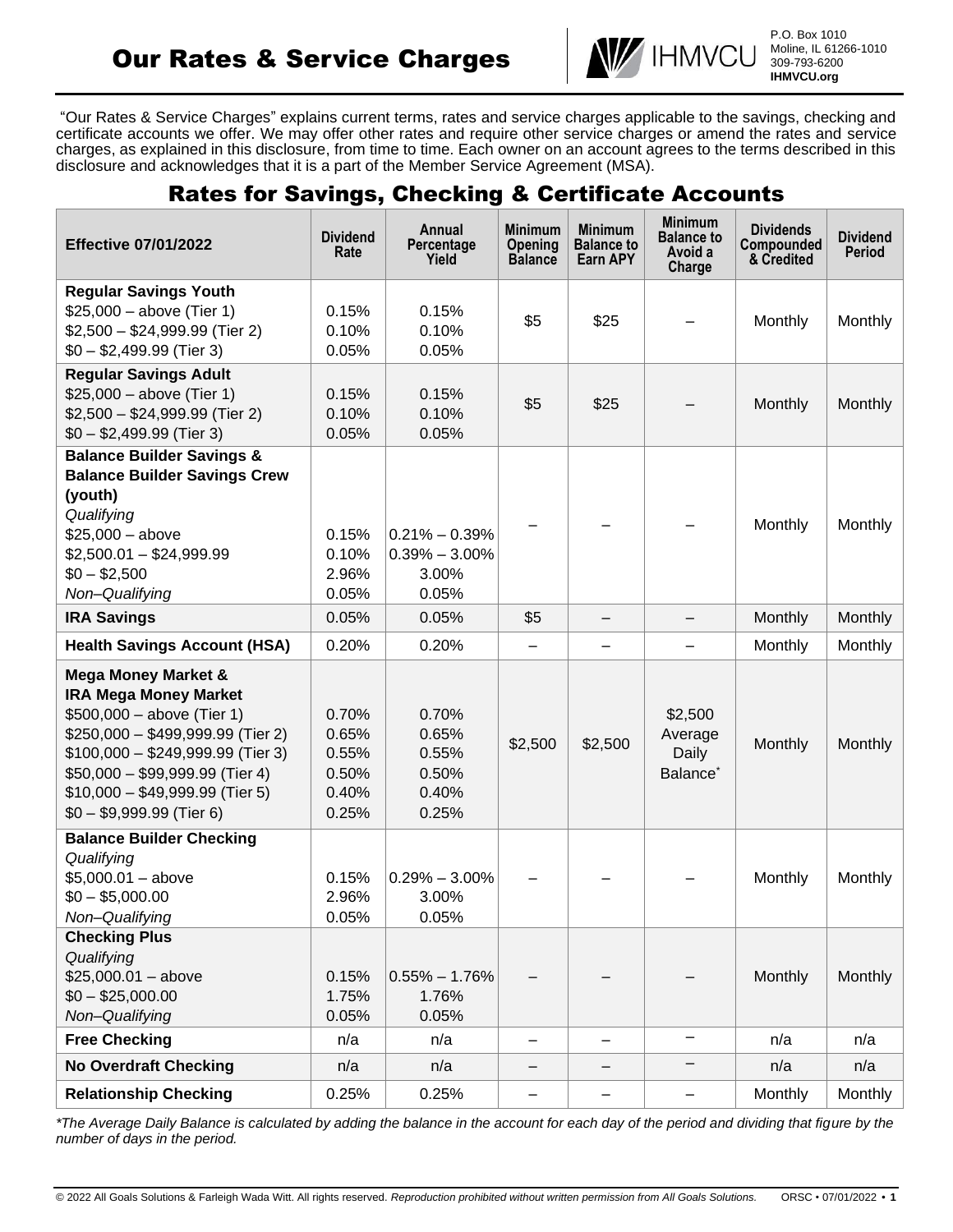

# Explanation of Rates & Service Charges

As explained in the MSA, "Our Rates & Service Charges" applies to all the accounts we offer. Except as specifically described, the following terms apply to all of the accounts you have with us.

# 1. Rate Information

The Dividend Rate and Annual Percentage Yield on the accounts you have with us are set forth above. For all accounts except certificates, the Dividend Rate and Annual Percentage Yield may change at any time as determined by the Board of Directors. Share savings and money market accounts are Tiered Rate Accounts. For Balance Builder Checking and Savings accounts and Checking Plus accounts, the Dividend Rate for a particular tier will apply to the portion of the account balance that is within the balance range for that tier. The range of annual percentage yield(s) (which vary depending on the balance in the account) are shown for each tier. For all other savings and money market accounts, if the balance falls within the range for a particular tier, the dividend rate applicable to that tier will apply to the full balance in the account.

The Dividend Rates and Annual Percentage Yields are the prospective rates as of the effective date shown above. For Certificate Accounts, the Dividend Rate and Annual Percentage Yield are fixed and will be in effect for the term of the account. For Certificate accounts, the Annual Percentage Yield is based on an assumption that dividends will remain on deposit until maturity. A withdrawal of dividends will reduce earnings.

# 2. Nature of Dividends

Dividends are paid from current income and available earnings after required transfers to reserves at the end of a dividend period. The Dividend Rate and Annual Percentage Yield set forth above are the rates and yields for the last dividend period as set forth above.

# 3. Compounding and Crediting

Dividends will be compounded and credited as set forth above. For dividend bearing accounts, the Dividend Period begins on the first calendar day of the period and ends on the last calendar day of the period.

# 4. Accrual of Dividends

Dividends will begin to accrue on noncash deposits (e.g., checks) on the business day you make the deposit to the account. For accounts other than Certificate accounts, if you close the account before accrued dividends are credited, accrued dividends will not be paid.

# 5. Balance Information

The minimum balance required to open each account and earn the stated Annual Percentage Yield is set forth above. If you do not maintain the minimum balance, you will not earn the stated Annual Percentage Yield. For all dividend bearing accounts, dividends are calculated by using the Average Daily Balance method, which applies a periodic rate to the average daily balance in the account for the period. The Average Daily Balance is calculated by adding the balance in the account for each day of the period and dividing that figure by the number of days in the period.

#### 6. Account Limitations **a. Mega Money Market Accounts**

You may not make more than six (6) covered transactions per month. Covered transactions are any withdrawals or transfers including in–person withdrawals, telephone transfers, ATM withdrawals, checks, transfers initiated through online banking or mobile banking, ACH transfers, merchant point of sale transactions, preauthorized or automatic transfers, and overdraft protection transfers. The date we use to determine the number of transactions is the date a transaction is posted to (actually credited to or debited from) an account, rather than the date you initiate the transaction. If you exceed this limit, we may refuse or reverse the transaction, and we may impose a service charge as specified in the listing of service charges provided below. If you repeatedly exceed this limit, we may terminate the account.

#### **b. Christmas Club Accounts**

The entire balance will be transferred to another account of yours during the month of November and the account will remain open.

# 7. Certificate Account Features

#### **a. Account Limitations**

After you start the account, you may not make additional de– posits to a Certificate Account. A Bump Up certificate account may not be used as collateral for a loan.

### **b. Maturity**

The Certificate Account you have with us will mature on the maturity date identified on your Account Receipt or Renewal Notice.

#### **c. Early Withdrawal Penalty**

We may impose a penalty if you withdraw any of the principal of the Certificate Account before the maturity date.

**1) Amount of Penalty.** The amount of the early withdrawal penalty is 60 days dividends calculated on the amount withdrawn if the certificate term is one year or less, and 120 days dividends on the amount withdrawn if the certificate term is more than one year.

**2) How the Penalty Works.** The penalty is calculated as a forfeiture of part of the interest that has been earned at the nominal interest rate on the account.

**3) Exceptions to Early Withdrawal Penalties.** At our option, we may pay the account before maturity without imposing an early withdrawal penalty under the following circumstances: when an account owner dies, or is determined legally incompetent by a court or other body of competent jurisdiction.

#### **d. Renewal Policy**

With the exception of promotional certificates, all certificate accounts will automatically renew at maturity. "Bump up" certificate accounts will renew for the same term but renewal terms will not include the "bump up" feature. For promotional certificate accounts, please refer to the disclosure provided at time of account opening to determine whether the account renews automatically or not. If the promotional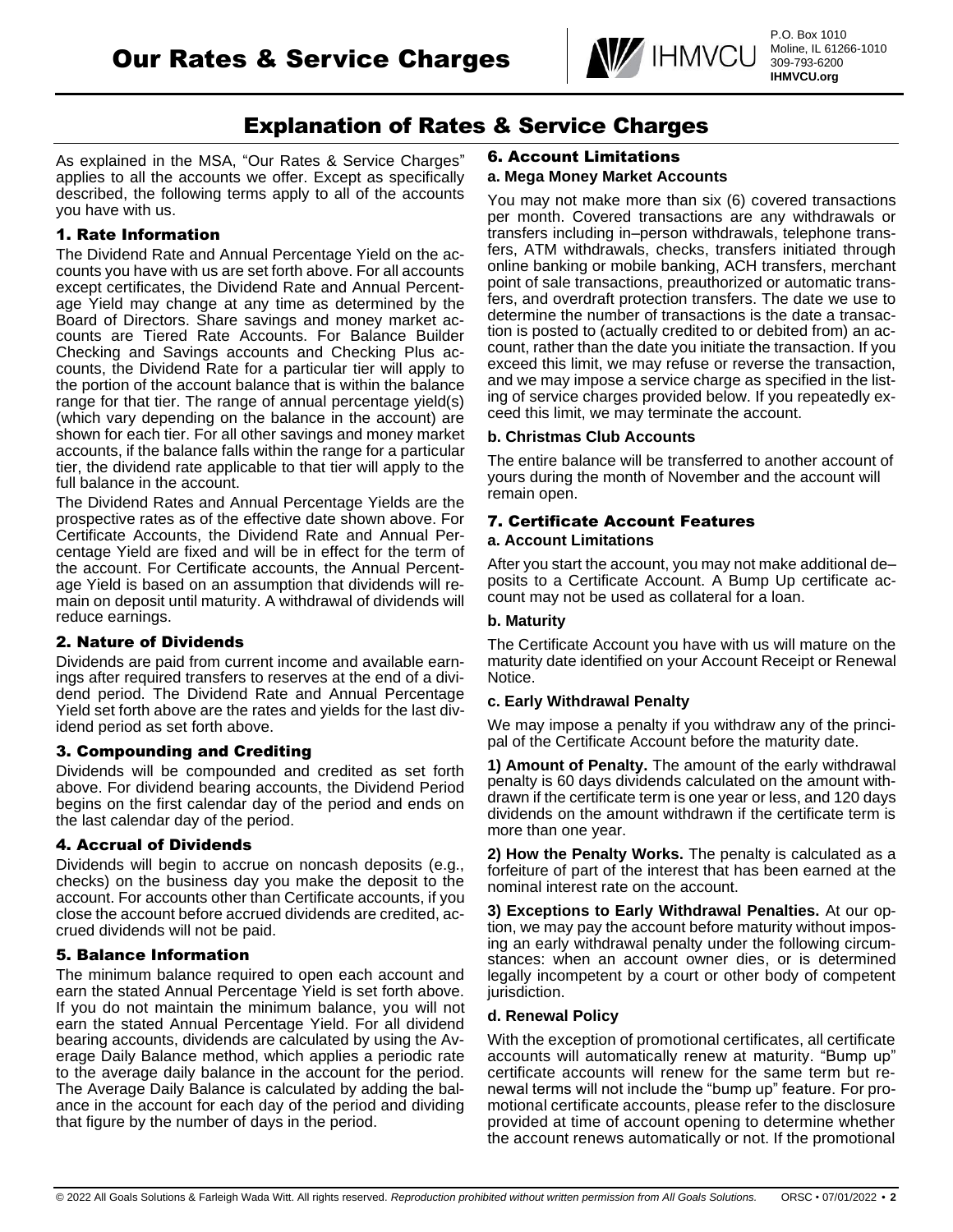certificate does not renew, funds will be transferred to another account you have with us. You will have 10 (ten) days after the maturity date to withdraw funds without penalty.

#### **e. Nontransferable/Nonnegotiable**

The account(s) you have with us is/are nontransferable and nonnegotiable. This means that an account and the funds in the account may not be pledged to secure any obligation of an owner, except obligations with the Credit Union.

#### **f. Bump Rate Option**

For Bump Up certificate accounts, you may choose to increase or "bump" the dividend rate and Annual Percentage Yield once during the initial term of the certificate. The increased rate will be our advertised rate for certificates of the same term as your certificate at the time you notify us that you wish to increase the rate. The new rate will become effective within three business days after we receive your notice, and will not apply retroactively, but will apply for the remaining term of the certificate. Exercising the "bump" option does not extend the term of the certificate. You may only exercise this "bump" option once during the term of the certificate.

#### 8. Checking Plus Account Features

You may open more than one Checking Plus account. However, only the account you opened first will be eligible for the Qualifying Rate in the table above. All Checking Plus accounts opened subsequently will earn the non-qualifying rate.

In order to earn the Qualifying Rate and ATM fee refunds (up to \$25 per month for qualifying ATM charges/fees), you must be enrolled in and receive eStatements, have at least one ACH deposit or direct deposit every calendar month and make twelve (12) Visa debit card or Point of Sale (POS) transactions from the account per calendar month. Otherwise non–qualifying rate will apply. The qualified rate is paid on balances up to \$25,000. Balances over \$25,000 are paid a lesser rate.

Benefits will be available beginning the first day of the month after the date the account is started. Debit card transactions may take one or more days from the date the transaction was made to post to the account. Transactions posted on the last day of the month after 10 p.m. CST will not count as a qualifying transaction in any month. This account is not available to Business members of the Credit Union.

#### 9. Balance Builder Program Features

You may open more than one Balance Builder Checking account. However, only the account you opened first will be eligible for the Qualifying Rate in the table above. All Balance Builder Checking accounts opened subsequently will earn the non-qualifying rate.

In order to earn the Qualifying Rate and ATM fee refunds (up to \$15 per month for qualifying ATM charges/fees) on a Balance Builder Checking account, you must have both a Balance Builder Savings and Checking Account, be enrolled in and receive eStatements, have at least one ACH deposit or direct deposit every calendar month and make twelve (12) Visa debit card or Point of Sale (POS) transactions from the account per calendar month. The qualified rate is paid on balances up to \$5,000. Balances over \$5,000 are paid a lesser rate. Dividends earned in the Balance Builder Checking Account are deposited into the Balance Builder Savings account each month.

In order to earn the Qualifying Rate on a Balance Builder Savings account, you must be enrolled in and receive eStatements, and the month over month balance must increase by at least \$1.00 more than the dividends deposited into the account the previous month. In other words, if your January checking and savings dividends totaled \$6.00, then your February total deposits into your Balance Builder Savings account must total \$7.00 or more in order to earn the qualifying dividend rate. The qualified rate is paid on balances up to \$2,500. Balances over \$2,500 are paid a lesser rate.

Minors under the age of 18 may have a Balance Builder Savings account only or both Balance Builder Checking and Savings accounts. Benefits will be available beginning the first day of the month after the date the account is started.

Debit card transactions may take one or more days from the date the transaction was made to post to the account. Transactions posted on the last day of the month after 10 p.m. CST will not count as a transaction in any month. This account is not available to Business members of the Credit Union.